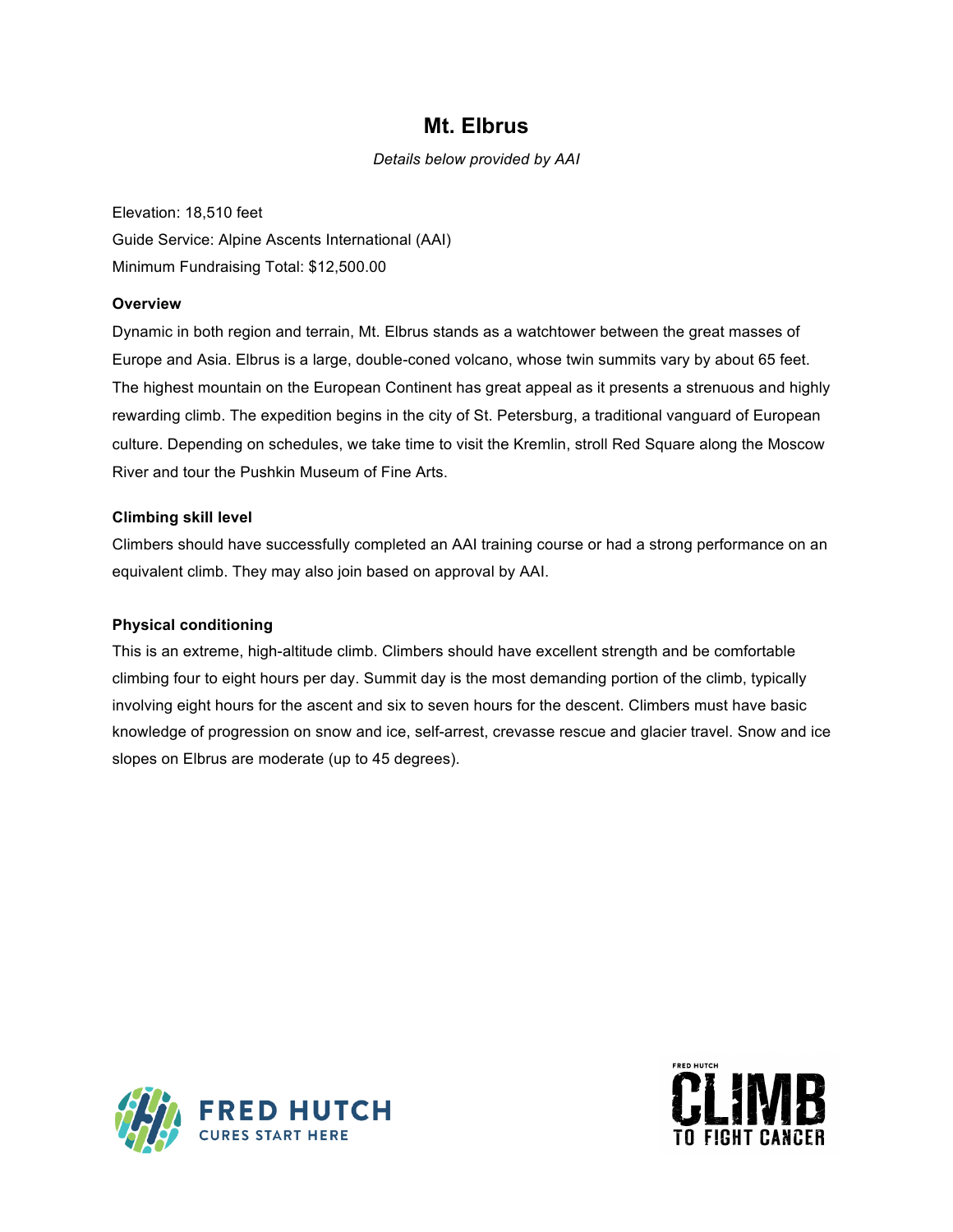# **Mt. Elbrus Itinerary**

*Details below provided by AAI*

**Days 1 – 2:** Fly to St. Petersburg. Climbers need to arrive by the scheduled arrival times or make special pick-up arrangements with AAI for an additional fee.

**Day 3:** We begin our journey with a tour of St. Petersburg. We meet our Russian friends and tour this spectacular city. We visit the world-renowned Hermitage, considered one of Europe's finest museums with vast collections of Rembrandt, Monet, Van Gogh, Rodin and Picasso displayed amidst architectural splendor. We also visit the St. Peter and Paul Fortress. We overnight in a hotel.

**Day 4:** Flight to Mineral Vody. After breakfast, we fly south to Mineral Vody (mineral water) and travel by bus to our hotel in the Baksan Valley. The Baksan is known as the center of mountaineering, tourism and mountain skies, where climbing camps are situated. Mountaineers from all the regions of Russia come to the foot of Mt. Elbrus to make ascents and develop the technical skills necessary to climb great peaks around the world. We have a thorough equipment check and orientation including principles of Leave No Trace environmental ethics.

**Day 5:** We begin our acclimatization process by hiking in the beautiful Baksan Valley. The trails wind delicately throughout the foothills and offer exquisite views of Mt. Elbrus's twin peaks. We usually take the ski tram to 9,000 feet and then hike to 11,000 feet. We spend the night at a nice hotel.

**Day 6:** Acclimatization hike to a local observatory. This is a long day of walking with slight altitude increases. By the end of this day, most climbers are feeling strong and accustomed to the altitude.

**Day 7:** Move gear to "barrels," where we lodge at about 12,000 feet. We use the tram and ski lift to help move our gear. Here we put on crampons and hike up to the old Pruitt Hut. Sleep in barrels. (Lodging conditions such as the "barrels" and Pruitt Hut change from year to year depending on current construction. Our schedule may be adjusted to utilize the best available shelters.)

**Day 8:** Hike to Pastukov rocks (15,416 feet) and travel back to lodging.

**Day 9:** Move to hut and spend the afternoon readying ourselves for the summit attempt. Lodge in Pruitt Hut.